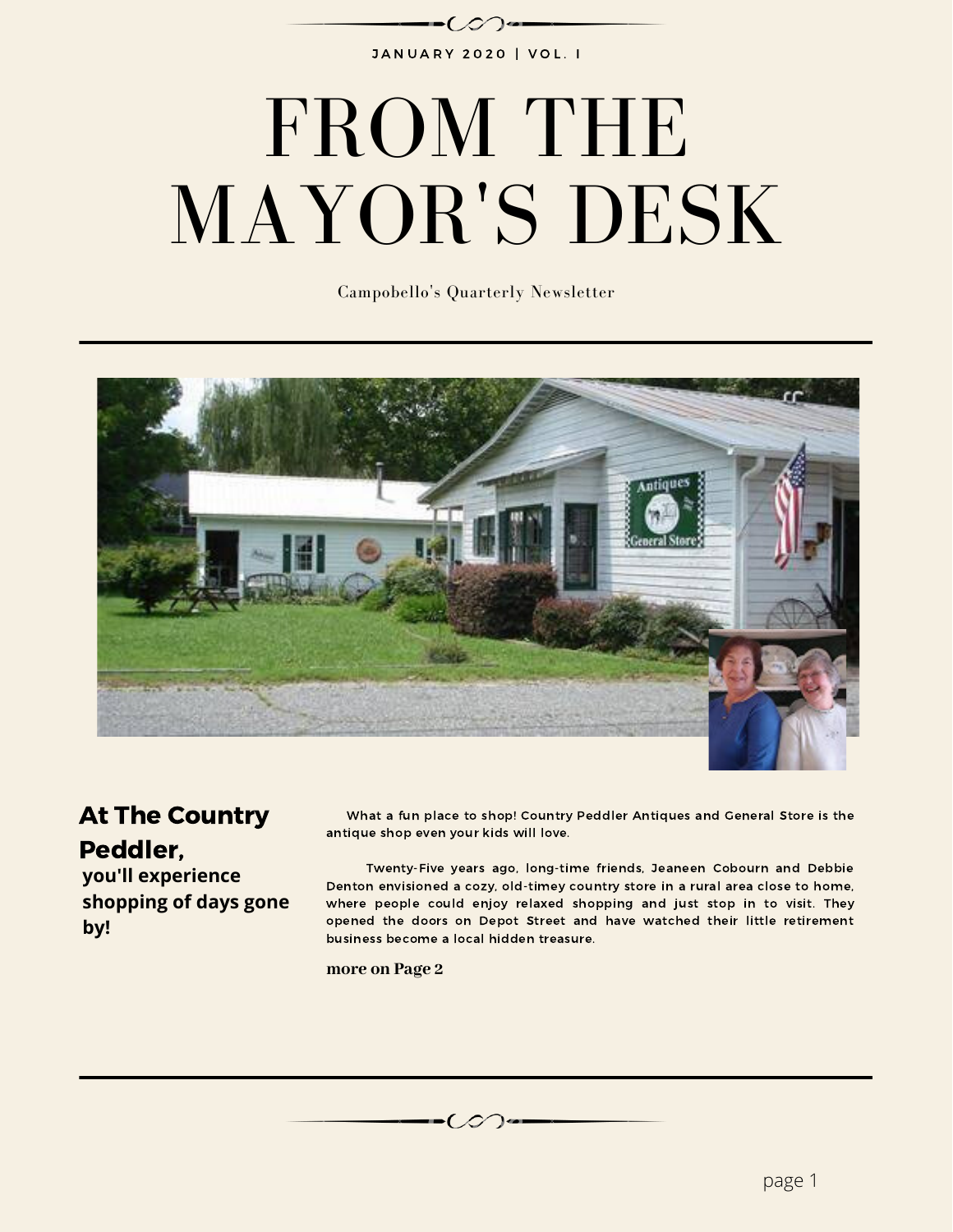#### **The Country Peddler continued...**

Over the years, so many customers have become cherished friends, children who used to run in clutching a coin for their favorite piece of candy, now bring their own children to do the same. Grandchildren used to play dress-up in the back, neighborhood kids have been able to play store and learn to use the cash register.

In their younger days, Jeaneen and Debbie organized Campobello Days which were full of music, food, animals and fun. They also organized the 1st Saturday Trade Day with flea market tables all over the yard, along with J.W. Lawrence's book signings, open houses after the Ladies Auxiliary Christmas Home Tours and many more events.

You may have driven by and wondered "What's in that store?" Stop by anytime for a visit. You are always welcome.

"The General Store" used to be Campbell's Groceries and Feed in the 1950s. Now, it's full of hard-to-find items as well as antiques…old fashioned candies, wicks and specialty bulbs, oilcloth, Briwax, wonderful gifts and Leanin' Tree greeting cards, Nora

Mills grits and cornmeal, Rawleigh salves, Watkins liniment and Happy Home Flavors. If you need waxed lips, chocolate Band-Aids, a jack-in-the-box, a sheriff's badge or a hillbilly joke gift, then this is the spot. Grab a cold drink from their old-timey Coke machine and enjoy the feeling of simpler times.

"The Corn Mill", where Mr. Splawn used to grind corn, is packed full of farmhouse antiques and the unusual. On cold days, there is often a fire in the pot belly stove. Stop and play a game of checkers while you are there.

In days gone by, "The Diggin' Barn" has housed auto parts, a rug making workshop and a warehouse. Now, it's full of old tools, wood, doors, mantels, furniture, knobs and pulls, etc.

When you are in an exploring mood, stop to wander through all three buildings. You are in for a treat!

> The Country Peddler Antiques and General Store 305 Depot St. Campobello, SC 29322 (864) 468-5200 Store hours: Tues - Sat 10a-5p

> > $\bullet$   $\mathcal{O}$   $\bullet$   $\bullet$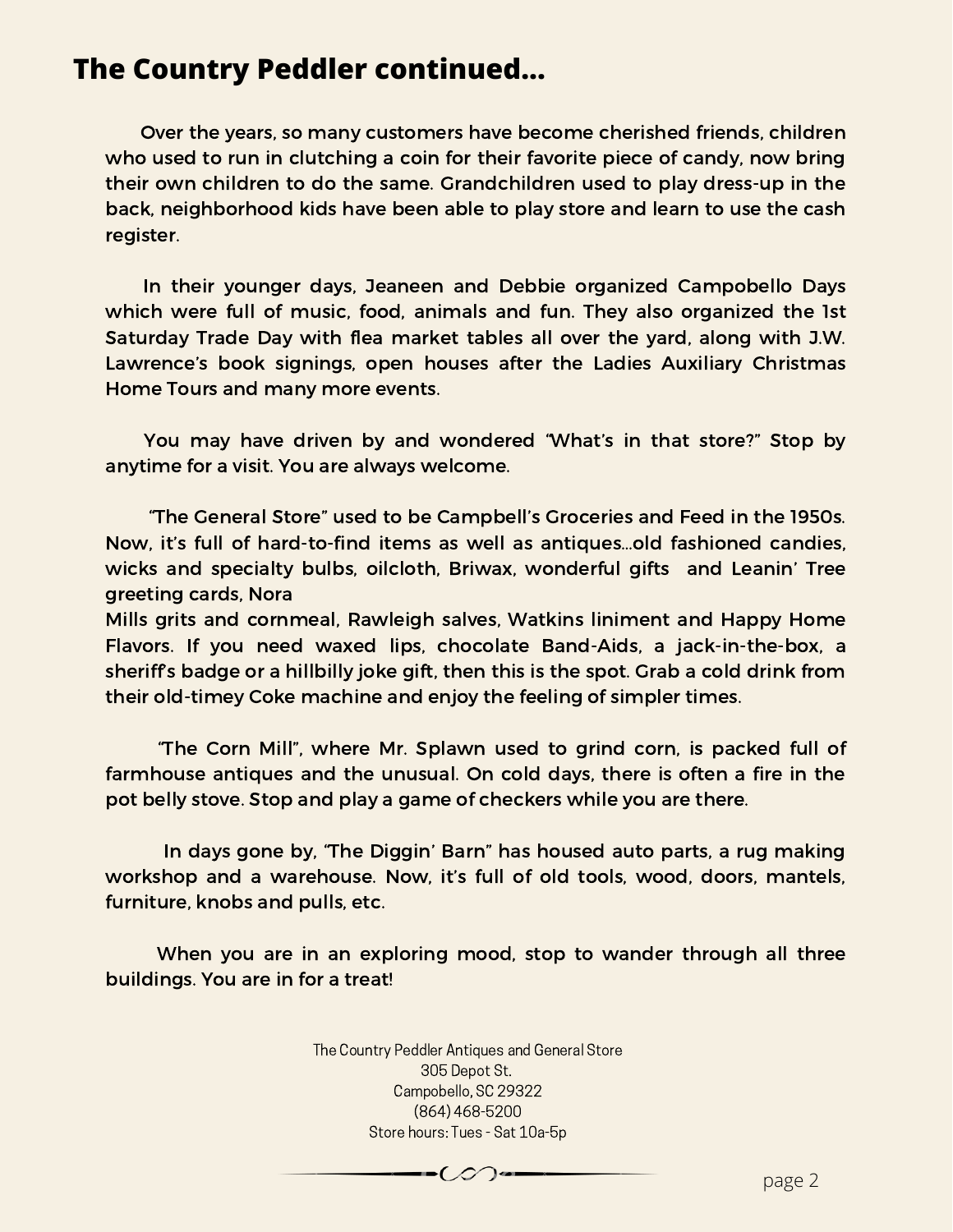### HAVE YOU MET THE NEW TOWN CLERK?



Kim Hyder serves as the Town Clerk for Campobello. Prior to taking the Clerk position, Kim obtained her degree in Paralegal Studies and was employed with Henderson, Brandt & Vieth, P.A., for 15 years. She also served as the Family Court Docket Clerk for Spartanburg County and was an Administrative Assistant for former Spartanburg County Solicitor, Trey Gowdy.

Kim grew up in Inman, SC and moved to Landrum over 16 years ago. When not at the office, Kim loves spending time with her husband, Cole and daughter, Caroline. "I'm excited to be a part of Campobello and look forward to helping and getting to know its residents."

On The Agenda

FUTURE PROJECTS FOR C A M P O B E L L O

**Discussion for the construction of a new Municipal Building.**

**Improvements to the intersection at Hwy. 357 & Hwy. 176 to take place in 2021.**

**Look for more events to come to the Park in Campobello, which is located on Lanford Street.**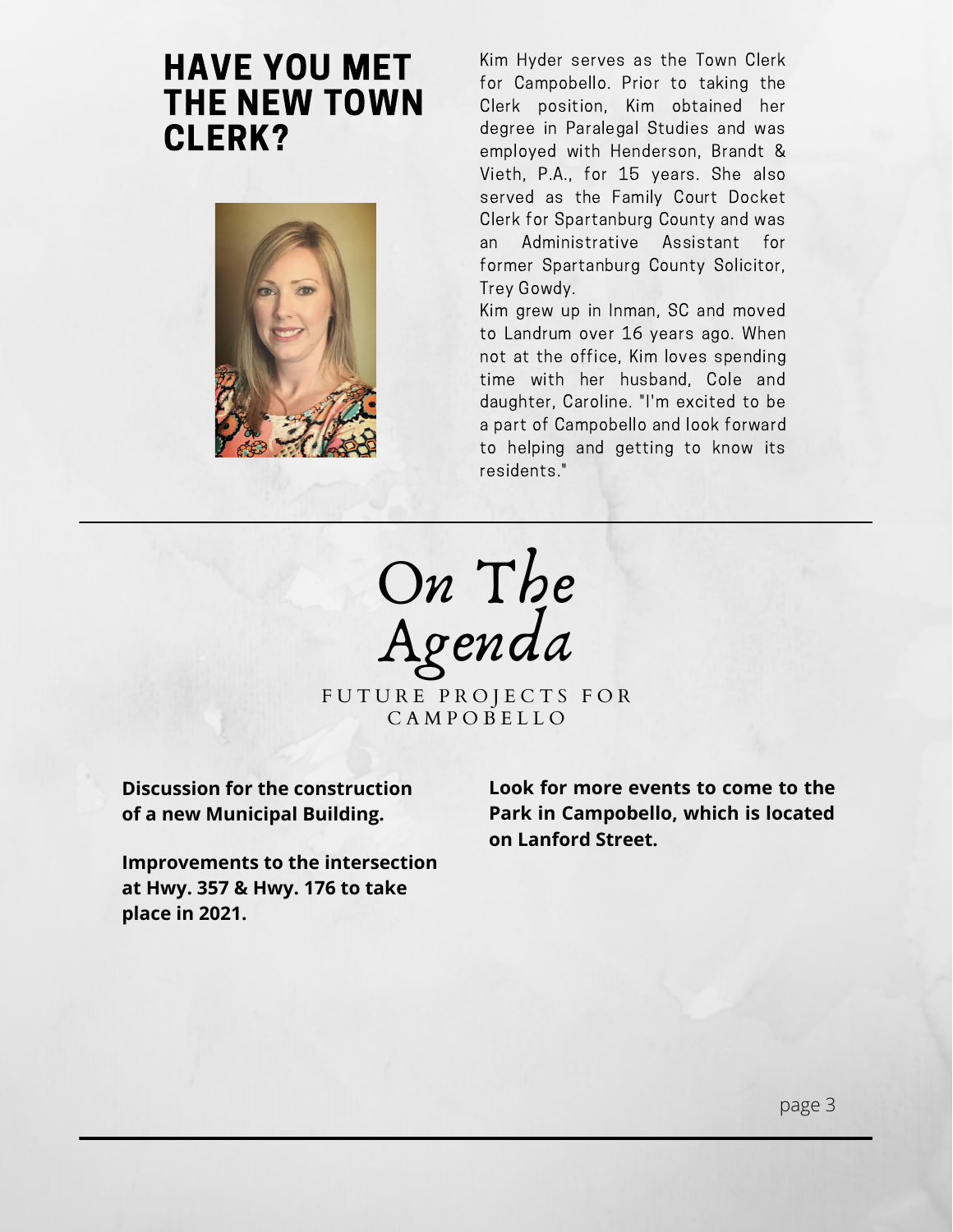# **Let's talk trash!**



The New Year will start off right for the citizens of the Town of Campobello with a free trash pick-up service being provided to all citizens living within the city limits. Didn't get the memo that this service was being offered? No problem! Just contact Town Clerk, Kim Hyder, and she will take your information and gladly get you signed up for this free service. Contact her by phone (864) 468-4545 or email: campobellotownhall@gmail.com



**NOTICE OF NEW TRASH SERVICE** 

January 2020

Dear Campobello Citizen.

Welcome to Spartan Waste! This is your new trash can roll-cart. Your trash service will begin on Friday, January 24<sup>th</sup> and your collection PICK UP DAY will be FRIDAY. Please place your roll-cart at the curb on THE EVENING BEFORE THE PICK UP DAY (Thursday evening). Our drivers start very early in the morning.

Garbage carts should be used for regular household waste ONLY. Please note we cannot accept the following waste items: yard debris, construction materials, furniture, hazardous or flammable materials, and tires. Spartan Waste does offer bulk item pick up and disposal for a fee. Pricing is available by calling our office.

We have a strong commitment to your needs, and to this community. Our customers are our friends and neighbors. Please like Spartan Waste on Facebook or follow us on Instagram. Also, more information about our company may be found on our website www.spartan-waste.com and through our customer Google reviews.

Wishing you a wonderful day!

Spartan Waste Team 864.573.0123



**If you've already signed up for trash service, then you should have received a trash can and the Notice of New Trash Service letter. Please contact Town Hall if you have yet to receive a trash can.**